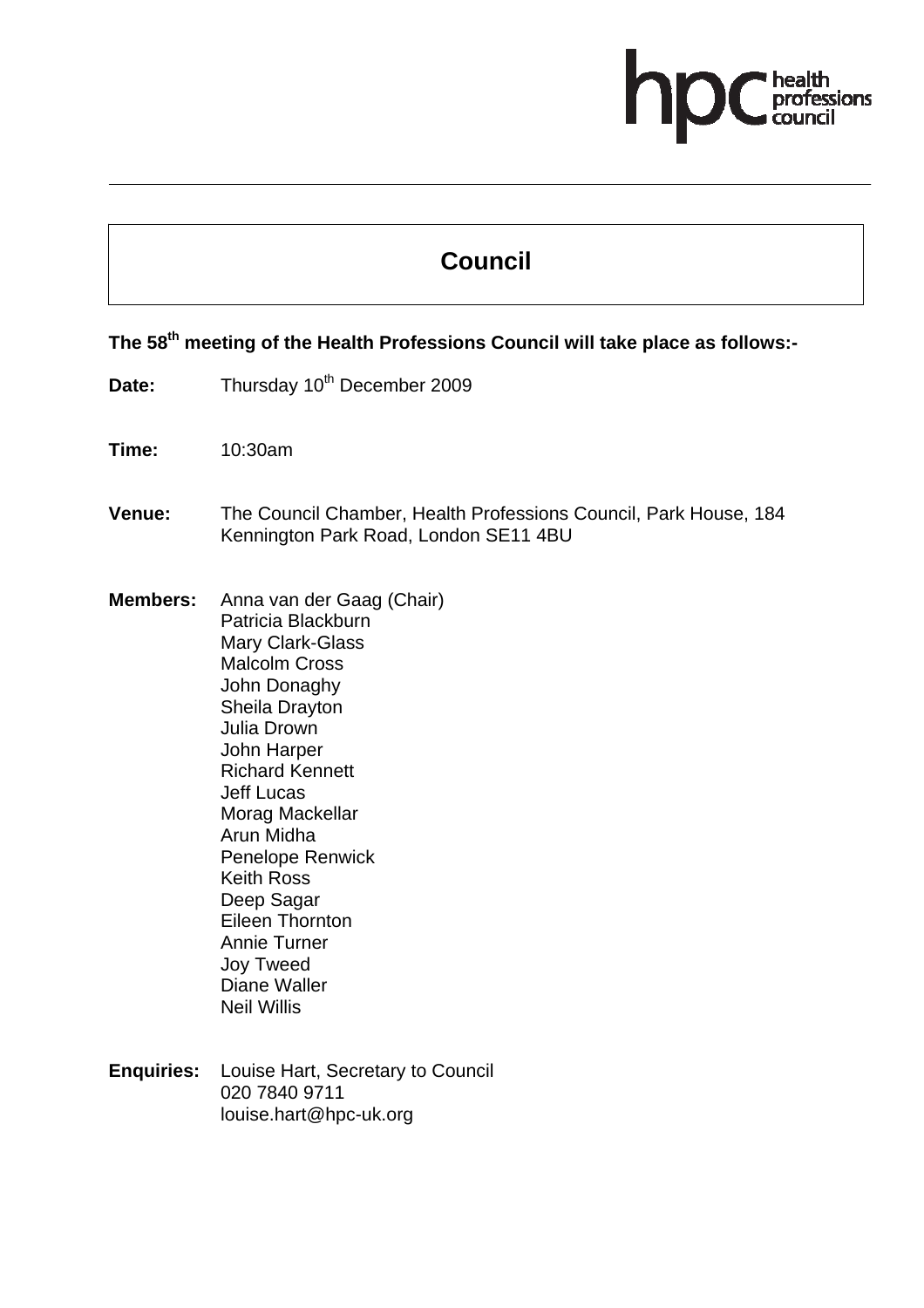| 1 <sub>1</sub> | <b>Chair's welcome and introduction</b>                                                              | verbal                   |
|----------------|------------------------------------------------------------------------------------------------------|--------------------------|
| 2.             | Apologies for absence                                                                                | verbal                   |
| 3.             | <b>Approval of agenda</b>                                                                            | verbal                   |
| 4.             | <b>Declaration of Members' interests</b>                                                             | verbal                   |
| 5.             | <b>Public Minutes of the Council meeting of 7 October 2009</b><br>Louise Hart - Secretary to Council | enclosure1<br>HPC194/09  |
| 6.             | <b>Matters arising</b><br>Louise Hart - Secretary to Council                                         | enclosure 2<br>HPC195/09 |
| 7.             | <b>Chair's report</b><br>Anna van der Gaag – Chair of HPC                                            | enclosure 3<br>HPC196/09 |
| 8.             | <b>Chief Executive's report</b><br>Marc Seale - Chief Executive                                      | enclosure 4<br>HPC197/09 |

## Items for discussion/approval

# Strategy and Policy

| 9.  | <b>Psychotherapists and Counsellors Consultation Responses</b><br>Michael Guthrie – Director of Policy and Standards                                                | enclosure 5<br>HPC198/09  |
|-----|---------------------------------------------------------------------------------------------------------------------------------------------------------------------|---------------------------|
| 10. | Conclusions on the proposed statutory regulation of<br><b>Psychotherapists and Counsellors</b><br>Marc Seale - Chief Executive                                      | enclosure 6<br>HPC199/09  |
| 11. | <b>CHRE Review of the conduct function of the General Social Care</b><br><b>Council: Learning points for HPC</b><br>Kelly Johnson - Director of Fitness to Practise | enclosure 7<br>HPC200/09  |
| 12. | <b>Consultation on the statutory regulation of Dance</b><br>Movement Therapists – responses and conclusions<br>Charlotte Urwin - Policy Manager                     | enclosure 8<br>HPC201/09  |
| 13. | <b>Presentation by the Association of Genetic Counsellors and</b><br><b>Nurses</b>                                                                                  | enclosure 9<br>HPC202/09  |
| 14. | <b>Consultation on Health References</b><br>Sam Mars - Policy Officer                                                                                               | enclosure 10<br>HPC203/09 |
| 15. | <b>Research Strategy</b><br>Michael Guthrie - Director of Policy and Standards                                                                                      | enclosure 11<br>HPC204/09 |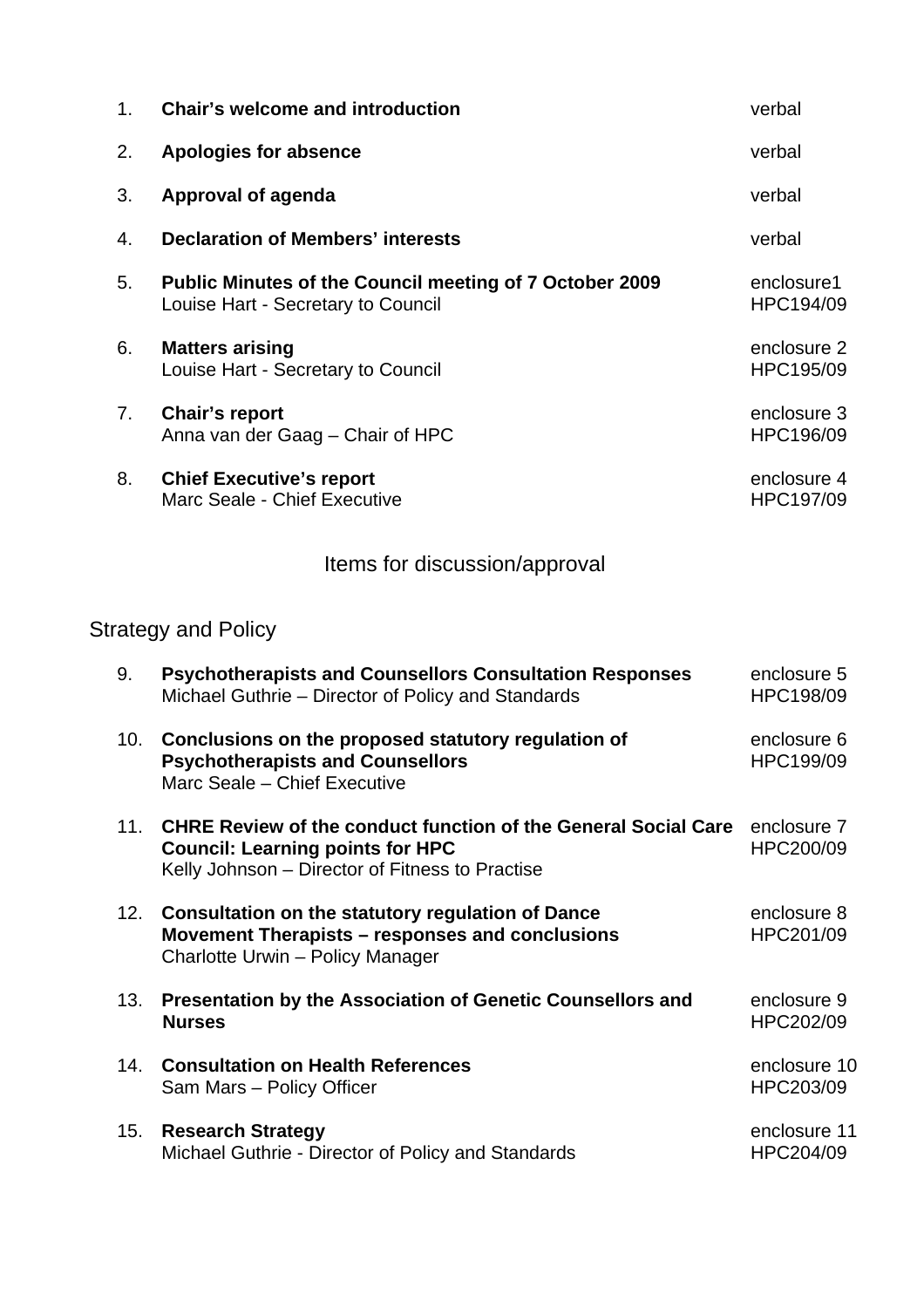| 16. | <b>Revalidation Update</b><br>Megan Scott - Policy Manager                                                                                               | enclosure 12<br>HPC205/09 |
|-----|----------------------------------------------------------------------------------------------------------------------------------------------------------|---------------------------|
| 17. | First annual Continuing Professional Development (CPD) report<br>Mark Potter - CPD Communications Manager                                                | enclosure 13<br>HPC206/09 |
| 18. | <b>Consultation on Amendment of the Health Professions</b><br>Council (Registration and Fees) Rules 2003 - key decisions<br>Megan Scott - Policy Manager | enclosure 14<br>HPC207/09 |
| 19. | The Health Professions Council (Registration and Fees)<br>(Amendment) Rules 2010<br>Louise Hart - Secretary to Council                                   | enclosure 15<br>HPC208/09 |
| 20. | <b>Partner Recruitment</b><br>Katherine Neuschafer, Partner Manager                                                                                      | enclosure 16<br>HPC209/09 |
|     | <b>Corporate Governance</b>                                                                                                                              |                           |
| 21. | Nomination of the Education and Training, Fitness to<br><b>Practise and Communications Committee Chairs</b><br>Louise Hart - Secretary to Council        | enclosure 17<br>HPC210/09 |
| 22. | HPC representatives on external bodies<br>Steve Rayner - Secretary to Committees                                                                         | enclosure 18<br>HPC211/09 |
| 23. | <b>Reappointment of internal auditor</b><br>Gary Butler - Director of Finance                                                                            | enclosure 19<br>HPC212/09 |
| 24. | <b>Council Meeting Dates 2010-2011</b><br>Louise Hart - Secretary to Council                                                                             | enclosure 20<br>HPC213/09 |
| 25. | <b>Public Minutes of the Audit Committee held on 29</b><br>September 2009<br>Jeff Lucas - Chair of the Committee                                         | enclosure 21<br>HPC214/09 |
| 26. | <b>Public Minutes of the Fitness to Practise Committee held</b><br>on 22 October 2009<br>Keith Ross - Chair of the Committee                             | enclosure 22<br>HPC215/09 |
| 27. | <b>Public Minutes of the Communications Committee held on</b><br>5 November 2009<br>Sheila Drayton – Chair of the Committee                              | enclosure 23<br>HPC216/09 |
| 28. | <b>Public Minutes of the Finance and Resources Committee held</b><br>on 17 November 2009<br><b>Richard Kennett - Chair of the Committee</b>              | enclosure 24<br>HPC217/09 |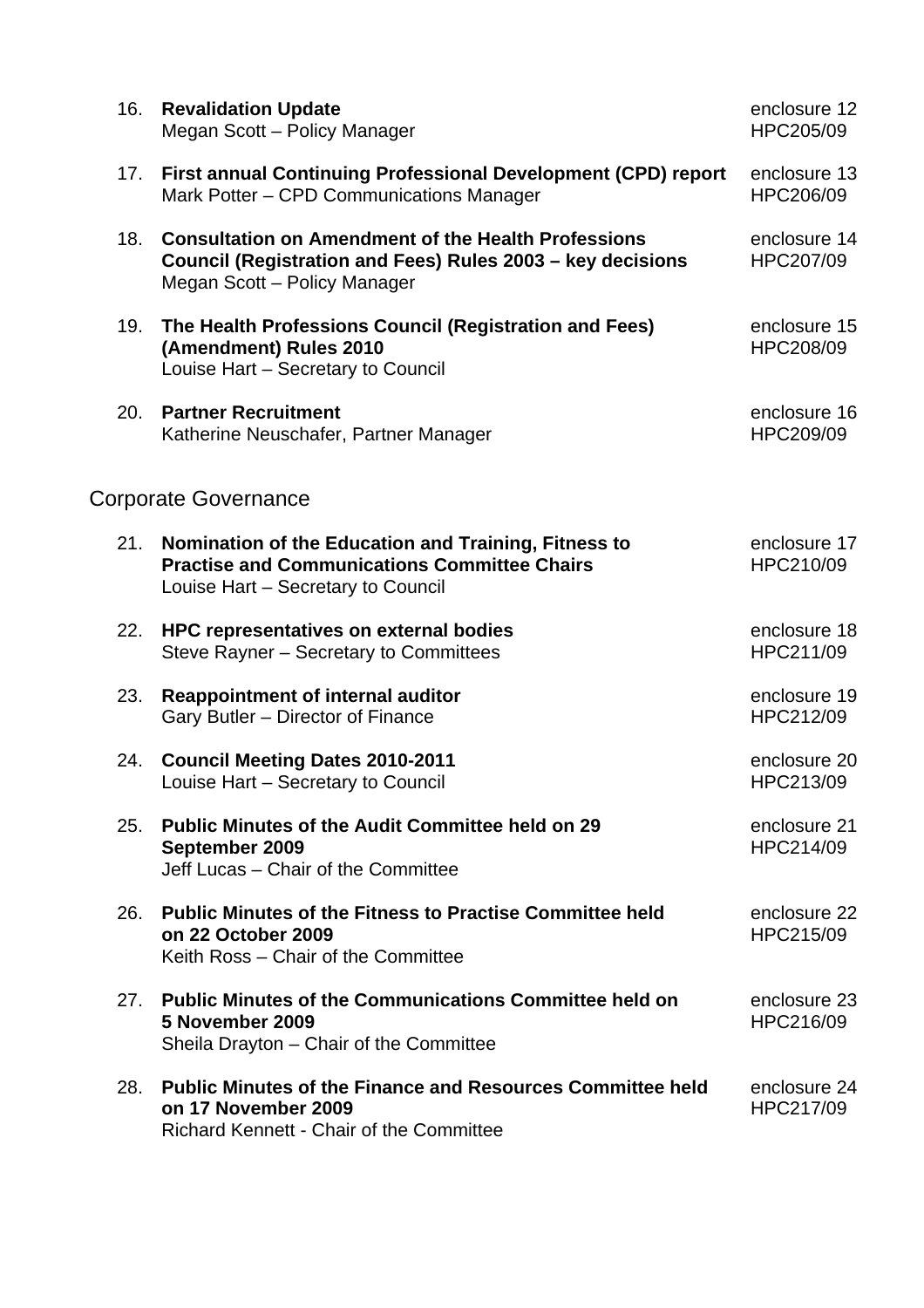### Items to Note

| 29. | Update on the Independent Safeguarding Authority (ISA)<br>and the Central Barring Unit (CBU)<br>Charlotte Urwin - Policy Manager   | enclosure 25<br>HPC218/09 |
|-----|------------------------------------------------------------------------------------------------------------------------------------|---------------------------|
| 30. | Reports from council representatives at external meetings<br>Louise Hart - Secretary to Council                                    | enclosure 26<br>HPC219/09 |
| 31. | International Financial Reporting Standards Conversion of<br><b>Accounts</b><br>Gary Butler – Director of Finance                  | enclosure 27<br>HPC220/09 |
| 32. | 22-26 Stannary Street Limited<br>Gary Butler - Director of Finance                                                                 | enclosure 28<br>HPC221/09 |
| 33. | <b>Public Minutes of the Education and Training Committee</b><br>held on 22 September 2009<br>Eileen Thornton - Chair of Committee | enclosure 29<br>HPC222/09 |

#### 34. **Any other business**

Previously notified and agreed by the Chair

#### 35. **Date & time of next meeting:**

**Thursday 11 February 2010** (The Council meeting will be followed by Strategy meeting which will conclude by 4pm)

#### 36. **Resolution**

The Council is invited to adopt the following:

"The Council hereby resolves that the remainder of the meeting shall be held in private, because the matters being discussed relate to the following;

- (i) information relating to a registrant, former registrant or application for registration;
- (ii) information relating to an employee or office holder, former employee or applicant for any post or office;
- (iii) the terms of, or expenditure under, a tender or contract for the purchase or supply of goods or services or the acquisition or disposal of property;
- (iv) negotiations or consultation concerning labour relations between the Council and its employees;
- (v) any issue relating to legal proceedings which are being contemplated or instituted by or against the Council;
- (vi) action being taken to prevent or detect crime to prosecute offenders;